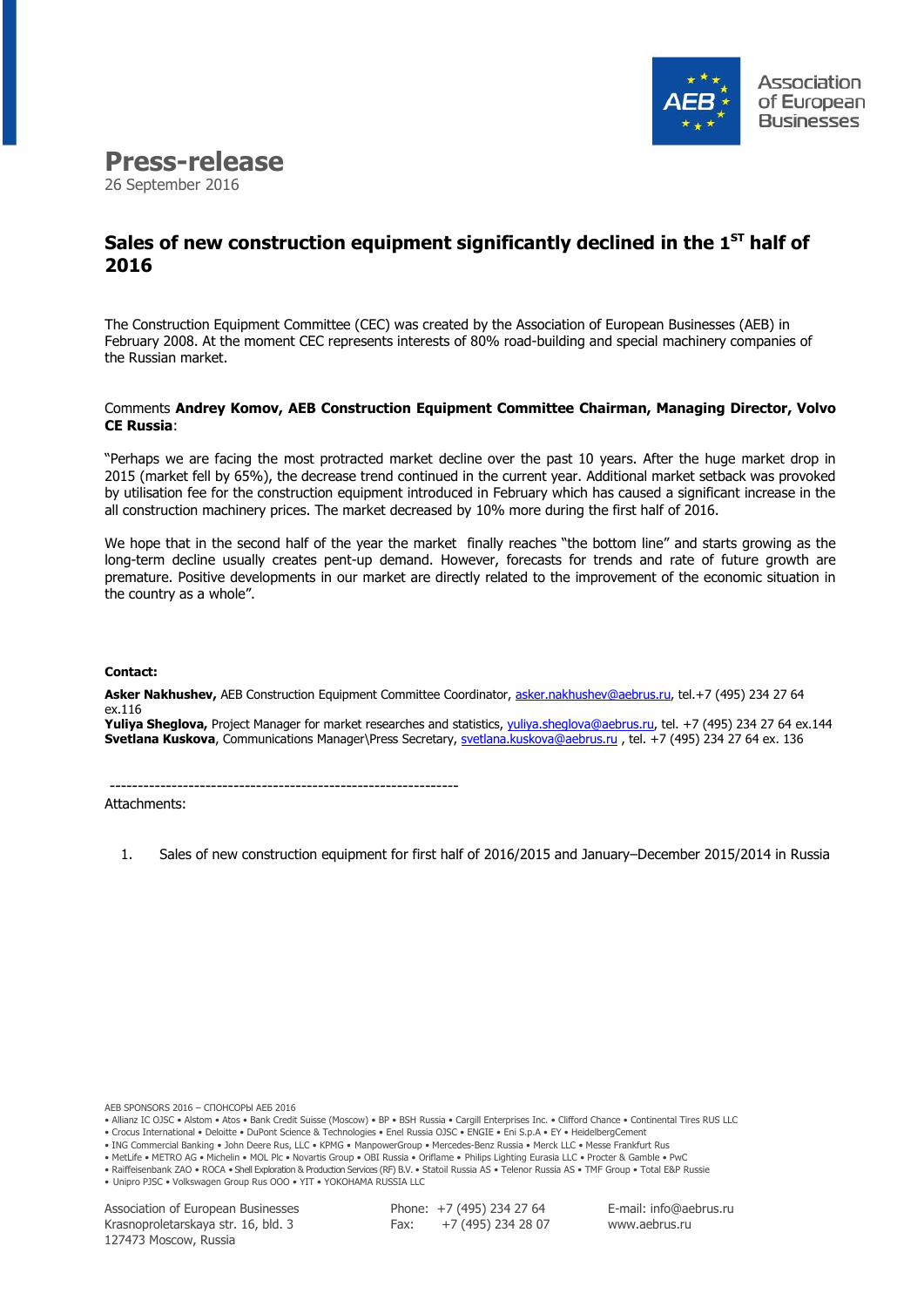

### **SALES OF NEW CONSTRUCTION EQUIPMENT FOR 1ST HALF OF 2016/2015 AND JANUARY–DECEMBER 2015/2014 IN RUSSIA**

Cumulative retail sales data of the AEB Construction Equipment Committee comprise machines of the following manufacturers and importers: Кранекс, РМ-Терекс, Четра, Bell Equipment, Bobcat, Caterpillar, CNH, John Deere, Doosan, Hidromek\*, Hitachi, Hyundai\*\*, JCB, Komatsu, Liebherr, Volvo.

\* Hidromek - data for 2014-2015

\* Hyundai - data from April 2014





|             |         |              |      |      | <b>Loader-Backhoes</b> |                  |
|-------------|---------|--------------|------|------|------------------------|------------------|
| 1 H<br>2015 | YoY     |              | 2016 | 2015 | 2014                   | YoY<br>2015/2014 |
| 575         | -18%    | January      | 51   | 80   | 271                    | $-70%$           |
|             |         | February     | 56   | 95   | 396                    | $-76%$           |
|             |         | March        | 92   | 117  | 452                    | $-74%$           |
|             |         | April        | 96   | 94   | 374                    | -75%             |
|             |         | May          | 79   | 80   | 340                    | $-76%$           |
|             | $-2016$ | June         | 95   | 109  | 351                    | -69%             |
|             | 2015    | July         |      | 104  | 294                    | $-65%$           |
|             | 2014    | August       |      | 108  | 269                    | -60%             |
|             |         | September    |      | 112  | 268                    | $-58%$           |
|             |         | October      |      | 92   | 284                    | $-68%$           |
| ember       |         | November     |      | 103  | 301                    | -66%             |
|             |         | December     |      | 133  | 389                    | $-66%$           |
|             |         | <b>Total</b> | 469  | 1227 | 3989                   | <u>-69%</u>      |





|             |        |                 |      |      | <b>Crawler Excavators</b> |                  |
|-------------|--------|-----------------|------|------|---------------------------|------------------|
|             |        |                 |      |      |                           |                  |
| 1 H<br>2015 | YoY    |                 | 2016 | 2015 | 2014                      | YoY<br>2015/2014 |
| 1125        | $-22%$ | January         | 112  | 203  | 331                       | $-39%$           |
|             |        | February        | 157  | 195  | 313                       | -38%             |
|             |        | March           | 169  | 207  | 337                       | $-39%$           |
|             |        | April           | 173  | 164  | 435                       | $-62%$           |
|             |        | May             | 114  | 165  | 337                       | $-51%$           |
|             | 2016   | June            | 158  | 191  | 423                       | -55%             |
|             | 2015   | July            |      | 167  | 419                       | $-60%$           |
|             | 2014   | August          |      | 203  | 353                       | -42%             |
|             |        | September       |      | 176  | 355                       | $-50%$           |
|             |        | October         |      | 159  | 318                       | -50%             |
| imper       |        | November        |      | 149  | 256                       | -42%             |
|             |        | <b>December</b> |      | 243  | 515                       | -53%             |
|             |        | Total           | 883  | 2222 | 4392                      | $-49%$           |

AEB SPONSORS 2016 – СПОНСОРЫ АЕБ 2016

• Allianz IC OJSC • Alstom • Atos • Bank Credit Suisse (Moscow) • BP • BSH Russia • Cargill Enterprises Inc. • Clifford Chance • Continental Tires RUS LLC

• Crocus International • Deloitte • DuPont Science & Technologies • Enel Russia OJSC • ENGIE • Eni S.p.A • EY • HeidelbergCement

• ING Commercial Banking • John Deere Rus, LLC • KPMG • ManpowerGroup • Mercedes-Benz Russia • Merck LLC • Messe Frankfurt Rus

• MetLife • METRO AG • Michelin • MOL Plc • Novartis Group • OBI Russia • Oriflame • Philips Lighting Eurasia LLC • Procter & Gamble • PwC

• Raiffeisenbank ZAO • ROCA • Shell Exploration & Production Services (RF) B.V. • Statoil Russia AS • Telenor Russia AS • TMF Group • Total E&P Russie

• Unipro PJSC • Volkswagen Group Rus OOO • YIT • YOKOHAMA RUSSIA LLC

Association of European Businesses Krasnoproletarskaya str. 16, bld. 3 127473 Moscow, Russia

Phone: +7 (495) 234 27 64 Fax: +7 (495) 234 28 07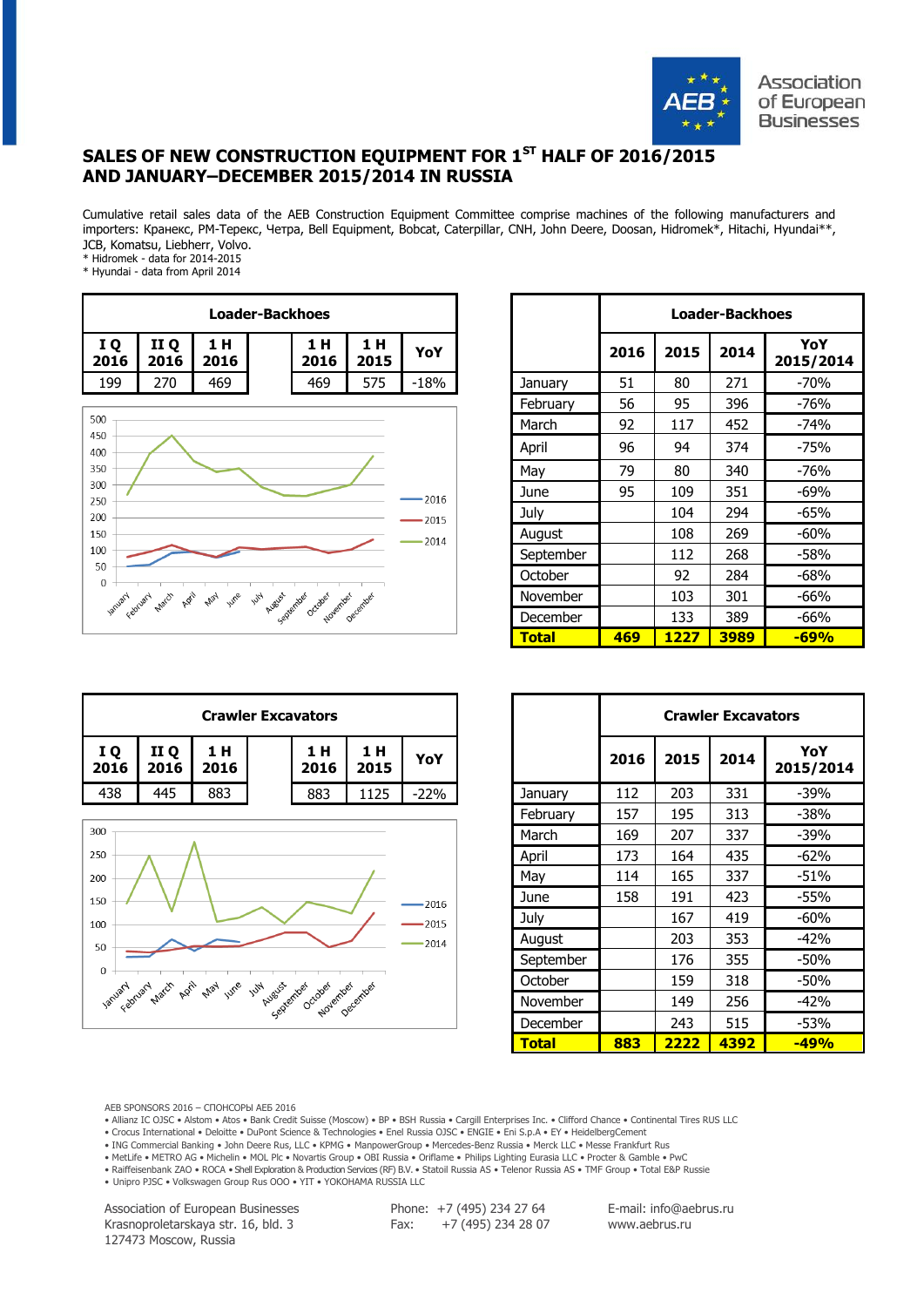

Association of European **Businesses** 



|             |         | <b>Skid Steer Loaders</b> |      |      |      |                  |  |  |
|-------------|---------|---------------------------|------|------|------|------------------|--|--|
| 1 H<br>2015 | YoY     |                           | 2016 | 2015 | 2014 | YoY<br>2015/2014 |  |  |
| 287         | 6%      | January                   | 30   | 42   | 145  | $-71%$           |  |  |
|             |         | February                  | 31   | 40   | 249  | $-84%$           |  |  |
|             |         | March                     | 68   | 46   | 129  | $-64%$           |  |  |
|             |         | April                     | 43   | 53   | 279  | $-81%$           |  |  |
|             | $-2016$ | May                       | 68   | 52   | 106  | $-51%$           |  |  |
|             | .2015   | June                      | 63   | 54   | 115  | $-53%$           |  |  |
|             | $-2014$ | July                      |      | 67   | 138  | $-51%$           |  |  |
|             |         | August                    |      | 83   | 103  | $-19%$           |  |  |
| imper       |         | September                 |      | 83   | 149  | $-44%$           |  |  |
|             |         | October                   |      | 51   | 139  | $-63%$           |  |  |
|             |         | November                  |      | 65   | 124  | $-48%$           |  |  |
|             |         | December                  |      | 125  | 216  | $-42%$           |  |  |
|             |         | <b>Total</b>              | 303  | 761  | 1892 | $-60%$           |  |  |

|              |              |             | <b>Wheel Loaders</b> |             |             |       |         |      |      | <b>Wheel Loaders</b> |               |
|--------------|--------------|-------------|----------------------|-------------|-------------|-------|---------|------|------|----------------------|---------------|
| $IQ$<br>2016 | II Q<br>2016 | 1 H<br>2016 |                      | 1 H<br>2016 | 1 H<br>2015 | YoY   |         | 2016 | 2015 | 2014                 | YoY<br>2015/2 |
| 126          | 183          | 309         |                      | 309         | 319         | $-3%$ | Januarv | 37   | 38   | 74                   | $-49%$        |



|                                   | <b>Wheel Loaders</b>               |             |                 |              |      |              | <b>Wheel Loaders</b> |  |
|-----------------------------------|------------------------------------|-------------|-----------------|--------------|------|--------------|----------------------|--|
| н<br>16                           | 1 H<br>2016                        | 1 H<br>2015 | YoY             |              | 2016 | 2015         | 2014                 |  |
| 09                                | 309                                | 319         | $-3%$           | January      | 37   | 38           | 74                   |  |
|                                   |                                    |             |                 | February     | 39   | 44           | 81                   |  |
|                                   |                                    |             |                 | March        | 50   | 70           | 90                   |  |
|                                   |                                    |             |                 | April        | 64   | 55           | 108                  |  |
|                                   |                                    |             |                 | May          | 57   | 57           | 116                  |  |
|                                   |                                    |             | $-2016$<br>2015 | June         | 62   | 55           | 119                  |  |
|                                   |                                    |             | 2014            | July         |      | 62           | 147                  |  |
|                                   |                                    |             |                 | August       |      | 53           | 121                  |  |
| <b>Aune</b><br>$v_{\nu}^{\prime}$ | severage degree de cheer<br>August |             |                 | September    |      | 72           | 89                   |  |
|                                   |                                    |             |                 | October      |      | 66           | 89                   |  |
|                                   |                                    |             |                 | November     |      | 49           | 71                   |  |
|                                   |                                    |             |                 | December     |      | 76           | 100                  |  |
|                                   |                                    |             |                 | <b>Total</b> | 309  | <b>Total</b> | 1205                 |  |

AEB SPONSORS 2016 – СПОНСОРЫ АЕБ 2016

• Allianz IC OJSC • Alstom • Atos • Bank Credit Suisse (Moscow) • BP • BSH Russia • Cargill Enterprises Inc. • Clifford Chance • Continental Tires RUS LLC

• Crocus International • Deloitte • DuPont Science & Technologies • Enel Russia OJSC • ENGIE • Eni S.p.A • EY • HeidelbergCement

• ING Commercial Banking • John Deere Rus, LLC • KPMG • ManpowerGroup • Mercedes-Benz Russia • Merck LLC • Messe Frankfurt Rus<br>• MetLife • METRO AG • Michelin • MOL Plc • Novartis Group • OBI Russia • Oriflame • Philips Li

• Raiffeisenbank ZAO • ROCA • Shell Exploration & Production Services (RF) B.V. • Statoil Russia AS • Telenor Russia AS • TMF Group • Total E&P Russie

• Unipro PJSC • Volkswagen Group Rus OOO • YIT • YOKOHAMA RUSSIA LLC

Association of European Businesses Krasnoproletarskaya str. 16, bld. 3 127473 Moscow, Russia

Phone: +7 (495) 234 27 64 Fax: +7 (495) 234 28 07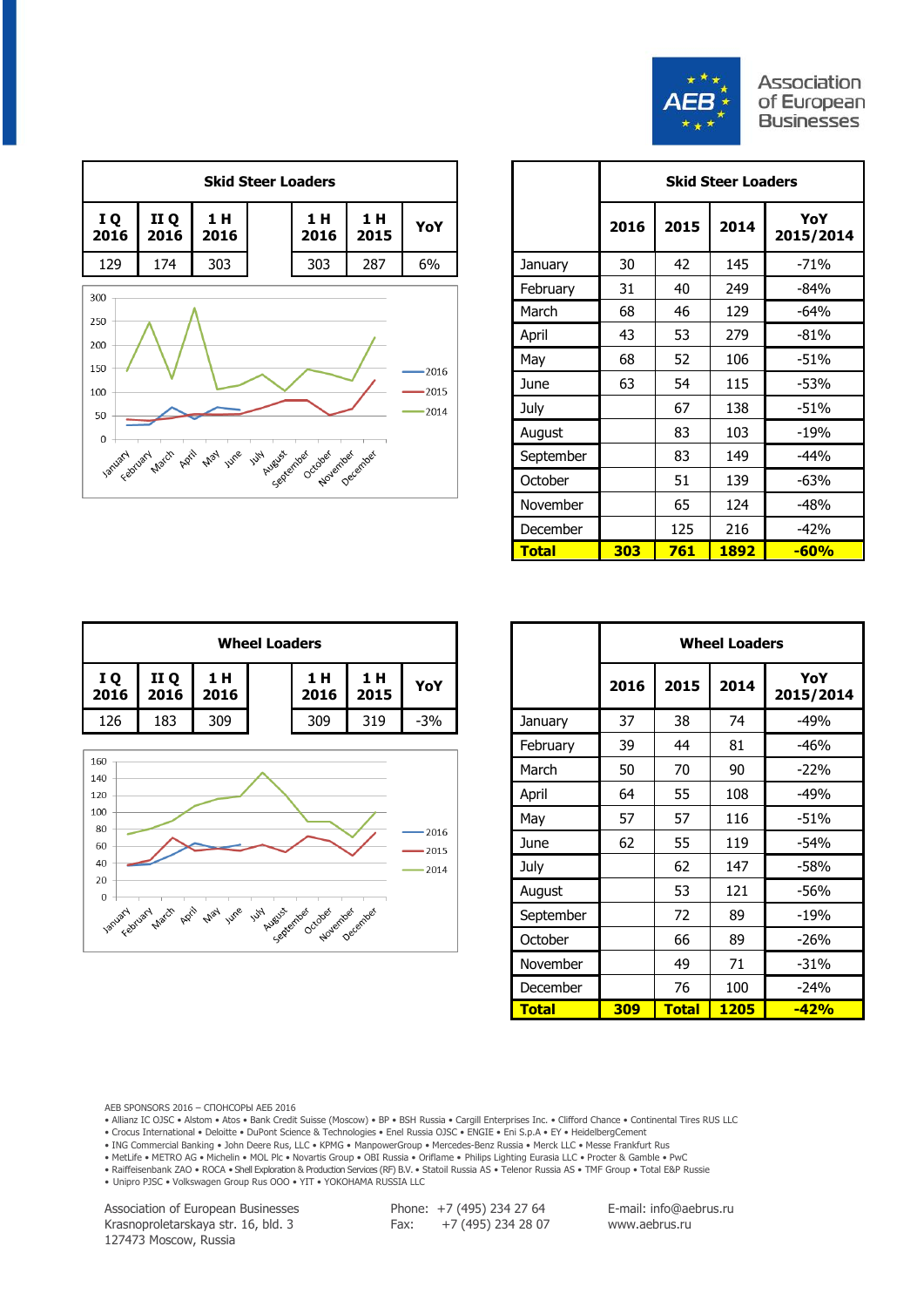

|                                              |              |             | <b>Crawler Tractors</b> |             |             |       |         |      |      | <b>Crawler Tractors</b> |               |
|----------------------------------------------|--------------|-------------|-------------------------|-------------|-------------|-------|---------|------|------|-------------------------|---------------|
| $\begin{array}{c} 1 \ Q \\ 2016 \end{array}$ | II Q<br>2016 | 1 H<br>2016 |                         | 1 H<br>2016 | 1 H<br>2015 | YoY   |         | 2016 | 2015 | 2014                    | YoY<br>2015/2 |
| 101                                          | 106          | 207         |                         | 207         | 214         | $-3%$ | January | 23   | 42   | 57                      | $-26%$        |



|            | <b>Crawler Tractors</b> |                                         |             |         |           |      |      | <b>Crawler Tractors</b> |                  |
|------------|-------------------------|-----------------------------------------|-------------|---------|-----------|------|------|-------------------------|------------------|
| 1 H<br>016 |                         | 1 H<br>2016                             | 1 H<br>2015 | YoY     |           | 2016 | 2015 | 2014                    | YoY<br>2015/2014 |
| 207        |                         | 207                                     | 214         | $-3%$   | January   | 23   | 42   | 57                      | $-26%$           |
|            |                         |                                         |             |         | February  | 52   | 35   | 88                      | $-60%$           |
|            |                         |                                         |             |         | March     | 26   | 49   | 95                      | $-48%$           |
|            |                         |                                         |             |         | April     | 33   | 42   | 79                      | $-47%$           |
|            |                         |                                         |             |         | May       | 34   | 25   | 74                      | $-66%$           |
|            |                         |                                         |             |         | June      | 39   | 21   | 70                      | $-70%$           |
|            |                         |                                         |             | $-2016$ | July      |      | 41   | 78                      | $-47%$           |
|            |                         |                                         |             | $-2015$ | August    |      | 29   | 77                      | $-62%$           |
|            |                         |                                         |             | $-2014$ | September |      | 42   | 97                      | $-57%$           |
|            |                         |                                         |             |         | October   |      | 47   | 73                      | $-36%$           |
|            |                         |                                         |             |         | November  |      | 51   | 74                      | $-31%$           |
|            |                         | at une unt August de Conseil de General |             |         | December  |      | 66   | 98                      | $-33%$           |
|            |                         |                                         |             |         | Total     | 207  | 490  | 960                     | <b>-49%</b>      |

|              |              |             | <b>Wheel Excavators</b> |             |        |         |      |      | <b>Wheel Excavators</b> |               |
|--------------|--------------|-------------|-------------------------|-------------|--------|---------|------|------|-------------------------|---------------|
| $IQ$<br>2016 | II Q<br>2016 | 1 H<br>2016 | 1 H<br>2016             | 1 H<br>2015 | YoY    |         | 2016 | 2015 | 2014                    | YoY<br>2015/2 |
| 47           | 65           | 112         | 112                     | 151         | $-26%$ | January | 10   | 17   | 59                      | $-71%$        |



| <b>Wheel Excavators</b> |                                     |             |         |              | <b>Wheel Excavators</b> |      |      |                  |  |  |
|-------------------------|-------------------------------------|-------------|---------|--------------|-------------------------|------|------|------------------|--|--|
| 1 H<br>2016             | 1 H<br>2016                         | 1 H<br>2015 | YoY     |              | 2016                    | 2015 | 2014 | YoY<br>2015/2014 |  |  |
| 112                     | 112                                 | 151         | $-26%$  | January      | 10                      | 17   | 59   | $-71%$           |  |  |
|                         |                                     |             |         | February     | 16                      | 20   | 37   | $-46%$           |  |  |
|                         |                                     |             |         | March        | 21                      | 28   | 79   | $-65%$           |  |  |
|                         |                                     |             |         | April        | 16                      | 34   | 82   | -59%             |  |  |
|                         |                                     |             |         | May          | 25                      | 21   | 102  | $-79%$           |  |  |
|                         |                                     |             |         | June         | 24                      | 31   | 85   | $-64%$           |  |  |
|                         |                                     |             | $-2016$ | <b>July</b>  |                         | 36   | 82   | -56%             |  |  |
|                         |                                     |             | $-2015$ | August       |                         | 29   | 61   | $-52%$           |  |  |
|                         |                                     |             | 2014    | September    |                         | 20   | 91   | $-78%$           |  |  |
|                         |                                     |             |         | October      |                         | 27   | 68   | $-60%$           |  |  |
| June<br>184             |                                     |             |         | November     |                         | 25   | 54   | $-54%$           |  |  |
|                         | hum August entre October de Gentler |             |         | December     |                         | 28   | 90   | -69%             |  |  |
|                         |                                     |             |         | <b>Total</b> | <b>112</b>              | 316  | 890  | $-64%$           |  |  |

AEB SPONSORS 2016 – СПОНСОРЫ АЕБ 2016

• Allianz IC OJSC • Alstom • Atos • Bank Credit Suisse (Moscow) • BP • BSH Russia • Cargill Enterprises Inc. • Clifford Chance • Continental Tires RUS LLC

• Crocus International • Deloitte • DuPont Science & Technologies • Enel Russia OJSC • ENGIE • Eni S.p.A • EY • HeidelbergCement

• ING Commercial Banking • John Deere Rus, LLC • KPMG • ManpowerGroup • Mercedes-Benz Russia • Merck LLC • Messe Frankfurt Rus<br>• MetLife • METRO AG • Michelin • MOL Plc • Novartis Group • OBI Russia • Oriflame • Philips Li

• Raiffeisenbank ZAO • ROCA • Shell Exploration & Production Services (RF) B.V. • Statoil Russia AS • Telenor Russia AS • TMF Group • Total E&P Russie

• Unipro PJSC • Volkswagen Group Rus OOO • YIT • YOKOHAMA RUSSIA LLC

Association of European Businesses Krasnoproletarskaya str. 16, bld. 3 127473 Moscow, Russia

Phone: +7 (495) 234 27 64 Fax: +7 (495) 234 28 07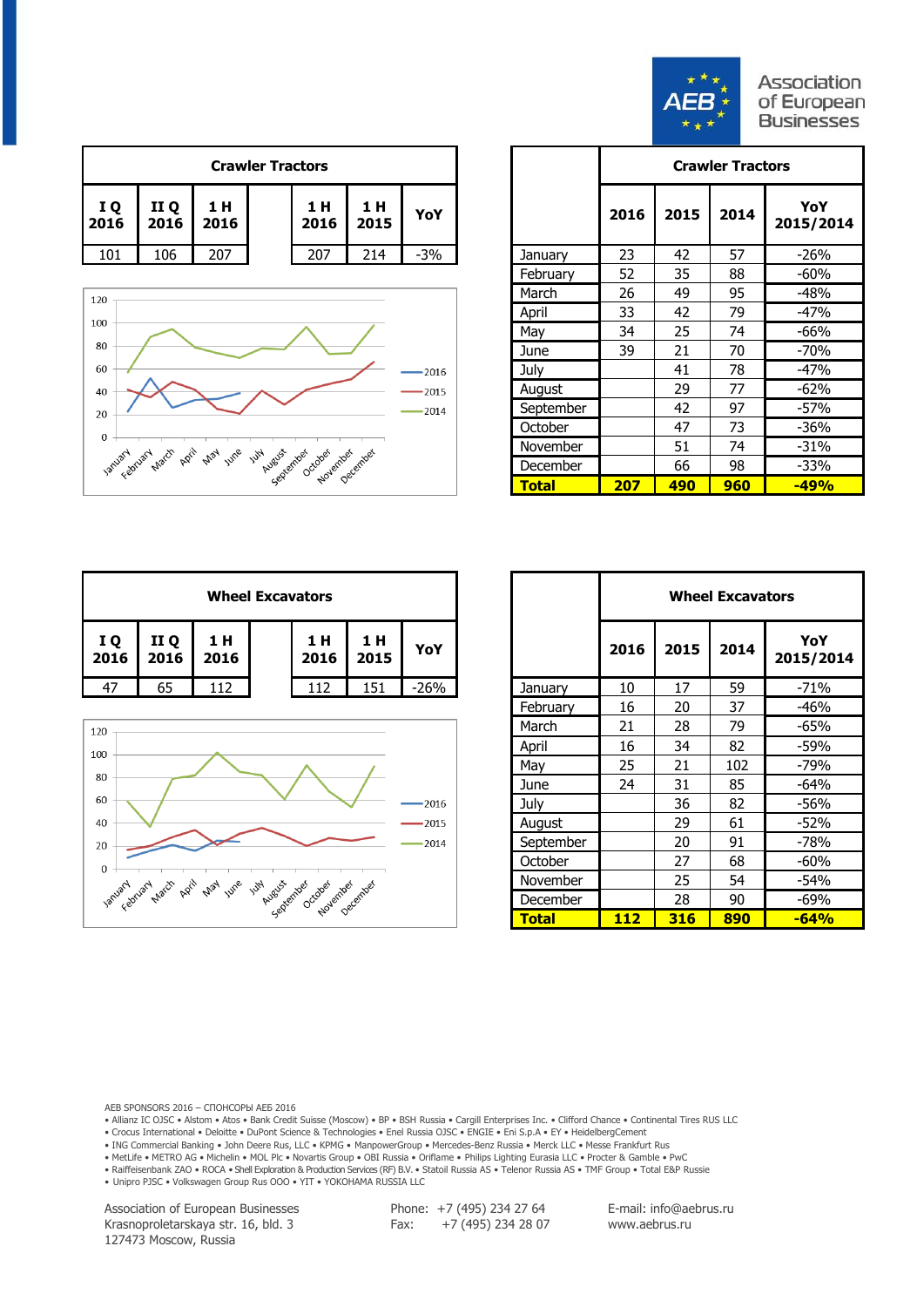

Association of European **Businesses** 



|             |         |              |      |      | <b>Motor Graders</b> |                  |
|-------------|---------|--------------|------|------|----------------------|------------------|
| 1 H<br>2015 | YoY     |              | 2016 | 2015 | 2014                 | YoY<br>2015/2014 |
| 200         | 8%      | January      | 22   | 37   | 38                   | $-3%$            |
|             |         | February     | 27   | 31   | 46                   | $-33%$           |
|             |         | March        | 48   | 52   | 72                   | $-28%$           |
|             |         | April        | 41   | 26   | 72                   | $-64%$           |
|             |         | May          | 41   | 24   | 55                   | $-56%$           |
|             |         | June         | 37   | 30   | 52                   | $-42%$           |
|             | $-2016$ | July         |      | 47   | 54                   | $-13%$           |
|             | $-2015$ | August       |      | 42   | 42                   | $0\%$            |
|             | $-2014$ | September    |      | 61   | 59                   | 3%               |
|             |         | October      |      | 72   | 46                   | 57%              |
|             |         | November     |      | 53   | 57                   | $-7%$            |
| emper       |         | December     |      | 63   | 68                   | $-7%$            |
|             |         | <b>Total</b> | 216  | 538  | 661                  | $-19%$           |





|             |         |              |                |      | <b>Articulated Haulers</b> |                  |
|-------------|---------|--------------|----------------|------|----------------------------|------------------|
| 1 H<br>2015 | YoY     |              | 2016           | 2015 | 2014                       | YoY<br>2015/2014 |
| 43          | 9%      | January      | 4              | 7    | 3                          | 133%             |
|             |         | February     | 11             | 4    | 18                         | $-78%$           |
|             |         | March        | 19             | 11   | 41                         | $-73%$           |
|             |         | April        | 8              | 8    | 32                         | -75%             |
|             |         | May          | $\overline{2}$ | 4    | 29                         | $-86%$           |
|             |         | June         | 3              | 9    | 51                         | $-82%$           |
|             | $-2016$ | <b>July</b>  |                | 16   | 32                         | $-50%$           |
|             | $-2015$ | August       |                | 4    | 16                         | -75%             |
|             | $-2014$ | September    |                | 6    | 12                         | $-50%$           |
|             |         | October      |                | 11   | 6                          | 83%              |
|             |         | November     |                | 1    | 4                          | -75%             |
| imber       |         | December     |                | 11   | 16                         | $-31%$           |
|             |         | <b>Total</b> | 47             | 92   | 260                        | $-65%$           |

AEB SPONSORS 2016 – СПОНСОРЫ АЕБ 2016

• Allianz IC OJSC • Alstom • Atos • Bank Credit Suisse (Moscow) • BP • BSH Russia • Cargill Enterprises Inc. • Clifford Chance • Continental Tires RUS LLC

• Crocus International • Deloitte • DuPont Science & Technologies • Enel Russia OJSC • ENGIE • Eni S.p.A • EY • HeidelbergCement

• ING Commercial Banking • John Deere Rus, LLC • KPMG • ManpowerGroup • Mercedes-Benz Russia • Merck LLC • Messe Frankfurt Rus

• MetLife • METRO AG • Michelin • MOL Plc • Novartis Group • OBI Russia • Oriflame • Philips Lighting Eurasia LLC • Procter & Gamble • PwC

• Raiffeisenbank ZAO • ROCA • Shell Exploration & Production Services (RF) B.V. • Statoil Russia AS • Telenor Russia AS • TMF Group • Total E&P Russie

• Unipro PJSC • Volkswagen Group Rus OOO • YIT • YOKOHAMA RUSSIA LLC

Association of European Businesses Krasnoproletarskaya str. 16, bld. 3 127473 Moscow, Russia

Phone: +7 (495) 234 27 64 Fax: +7 (495) 234 28 07